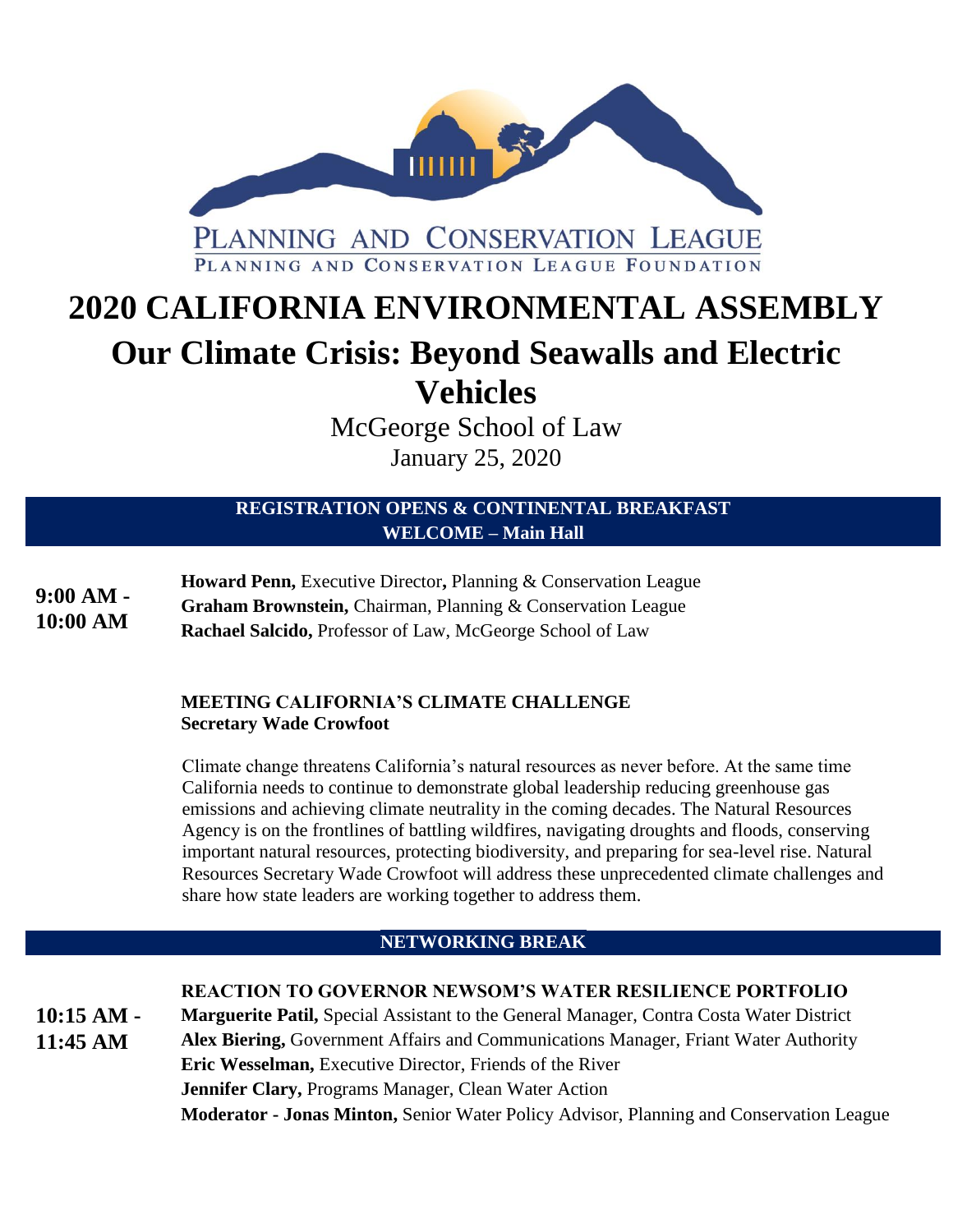In April Governor Newsom directed his administration to recommend a suite of priorities and actions to build a climate-resilient water system and ensure healthy waterways. To develop this Water Resilience Portfolio his agencies have identified a suite of complementary actions to ensure safe and dependable water supplies, flood protection, and healthy waterways for the state's communities, economy, and environment.

Now that the Portfolio has been released you will have the chance to interact with some of the leaders in several sectors to discuss what people like, what they do not like and where we go from here.

#### **LAND USE AND TRANSPORTATION: HOW TO ACHIEVE OUR HOUSING AND CLIMATE GOALS TOGETHER 10:15 AM - 11:45 AM**

**Chanell Fletcher,** Executive Director, ClimatePlan **Darwin Masoovi,** Deputy Secretary of Environmental Policy and Housing Coordination, California State Transportation Agency **Natalie Kuffel,** Land Use Counsel, Governor's Office of Planning and Research **Craig Shields,** California Department of Housing and Community Development **Moderator - Matthew Baker,** Policy Director, Planning and Conservation League

California's new Governor has put forth extremely ambitious housing goals for the state, 3.5 million homes by 2025. But how do we ensure that our housing and infrastructure investments are providing for the right thing in the right place? PCL believes it is imperative that the State's housing goals are aligned with California's goals for climate, health, and equity, and achieving all of these goals holistically in addressing our housing shortage demands consideration of where our housing is and who it will serve, not solely the sheer number of units we can produce.

PCL is actively working with cross-interest partners around the State with an aim to inform proposals for how to better align our housing and transportation investment with all of these goals. This panel will discuss multiple recommendations that have emerged.

#### **LITIGATION AGAINST ENVIRONMENTAL ROLLBACKS UNDER THE TRUMP ADMINISTRATION 10:15 AM - 11:45 AM**

**Michael Wall,** Litigation Codirector, Natural Resouces Defense Council **[David Zonana,](https://www.pcl.org/media/2019/12/DZ-Bio-2019.pdf)** Supervising Deputy Attorney, Office of the Attorney General **Kassie Siegel,** Climate Law Institute Director, Center for Biological Diversity **Moderator – Jan Chatten-Brown,** Founder and Co-Owner, Chatten-Brown, Carstens & Minteer, LLP

The scope and content of the "deregulation" efforts of the Trump administration have been ongoing, seemingly relentless and, in many respects, unprecedented in modern American history. Concurrently, states like California and a wide range of national environmental organizations have filed a wide range of lawsuits, with the California Attorney General's office having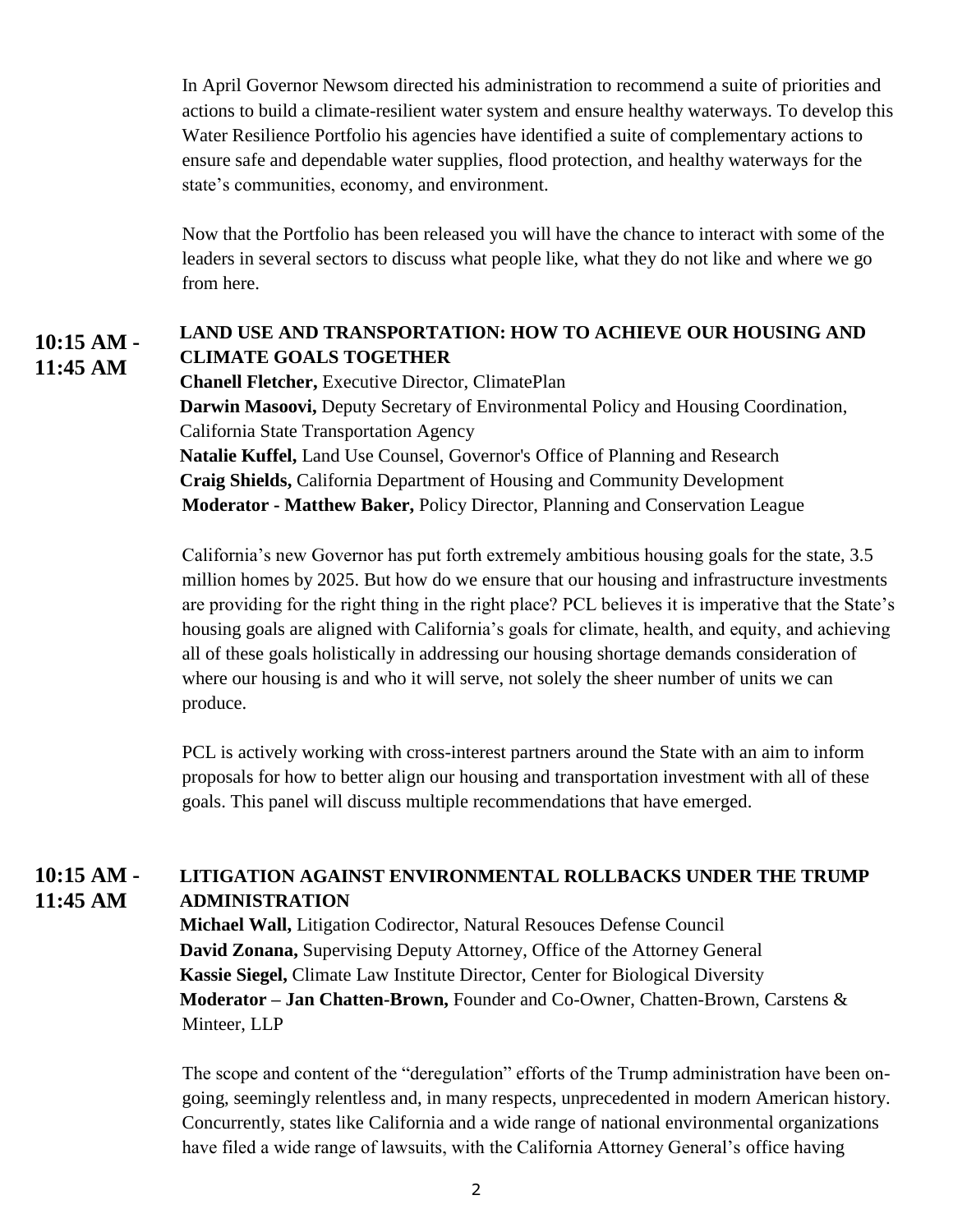approximately 60 lawsuits pending against the federal government, many of which are challenging specific environmental rollbacks.

In this context, Governor Gavin Newsom, recently vetoed Senate Bill 1, by Toni Atkins, which was designed to be a comprehensive "backfill" for protecting the environment. This assembly panel will discuss key, pending litigation against the federal government and explore evolving options for protecting our environment.

### **PHASING OUT OIL AND GAS: IS IT LEGAL TO KEEP IT IN THE GROUND? Brady McCarthy,** Consultant, California State Assembly **Ingrid Brostrom,** Assistant Director, The Center on Race, Poverty & the Environment **Seth Shonkoff,** Executive Director, PSE Healthy Energy **Moderator - David Weiskopf,** Senior Policy Advisor, NextGen Policy **10:15 AM - 11:45 AM**

As California works to achieve carbon neutrality and address concerns relating to health, safety, air quality, water quality, and environmental justice associated with oil and gas production, many are advocating for a "managed" decline in production, rather than allowing market forces alone to determine where drilling phases out first, and where it is allowed to continue longest. This panel will discuss how the state of California is currently studying this issue and the landscape of policy options for beginning a managed phaseout. It will also examine underlying legal questions surrounding a managed oil and gas production phaseout in California, including whether state or local governments have the ability to void existing permits, deny new permits, enact drilling buffer zones, or reclassify oil and gas wells as nonconforming uses under zoning codes.

## **NETWORKING BREAK**

### **LUNCH SESSION**

#### **AMONG THE DRAGONS: THE SPIRITUAL PATH IN THE CLIMATE CRISIS John Tarrant 12:00 PM - 1:15 PM**

Grief, rage, and despair are familiar, but we can also rely on uncertainty, sweetness, and be sustained by a kind of light that is in trees and birds and even in the darkest moments. We have the capacity and also an obligation to love the world as we work to change it. That love is also something to pass down. A crisis can last for centuries and during that time, it's important that we care for ourselves. To do this we have to value forests and art and beauty, and let our minds be free and natural like national parks.

The old Chinese sages worked to persuade Genghis Khan to manage the country rather than burn it. Now it's our turn to work with difficult times. Forces larger than our plans appear every day, but we too are part of those forces; the small can influence the large and there is always unforeseen help from surprising directions. Join our opening speaker to learn how to stay opportunistic and hopeful in times of uncertainty.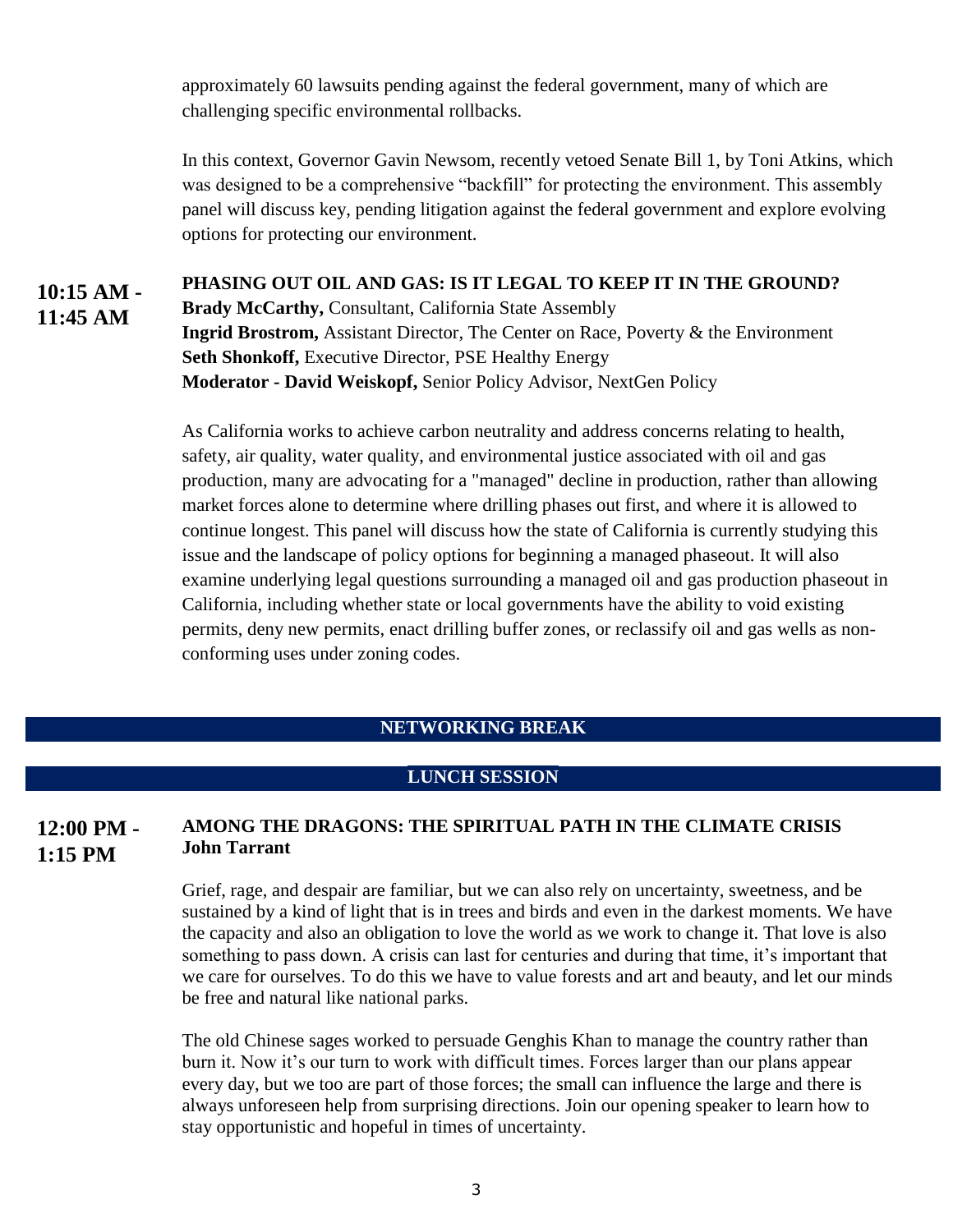### **NETWORKING BREAK**

### **THE IMPACT OF CLIMATE CHANGE ON CALIFORNIA AGRICULTURE: WHAT IT MEANS TO ALL OF US 1:30 PM - 3:00 PM**

**William R. Horwath,** Chair, Department of Land, Air & Natural Resources **Tapan P. Pathak,** Cooperative Extension Specialist, U.C. Merced **Moderator - Jenny Lester Moffitt,** Undersecretary, California Department of Food and Agriculture

California agriculture produces one-eighth of all the nation's food and most of its fresh fruits and vegetables, contributing more than \$50 billion to the state's economy each year. It occupies roughly half of the state's land area, uses about three-quarters of its developed water supplies and generates seven percent of its greenhouse gas emissions. Climate change is likely to have a profound impact on California agriculture. For example, a shrinking Sierra snowpack would mean less irrigation water even as rising temperatures will necessitate more water to keep crops alive. The risk of flooding of agricultural land would be exacerbated by stronger atmospheric rivers. Increased temperatures would also put additional stress on farmworkers and dairy cattle while limiting where mainstay fruit crops, including citrus and wine grapes, can be grown. It could also disrupt pollination cycles and expand the range of insect pests and diseases. Many mitigation measures can be taken to avoid or reduce these impacts, and to adapt to inevitable changes. Among these measures are capturing and storing floodwaters and runoff in depleted aquifers, more efficient irrigation, sustainable farming methods, soil carbon sequestration and preventing the urbanization of farmland, which increases per acre greenhouse gas emissions seventy-fold. The panelists in this workshop will elaborate on all these potential impacts as well as adaptation and mitigation measures.

### **SECURING THE FUTURE OF CALIFORNIA'S LIVING DIVERSITY 1:30 PM -**

**Kim Delfino,** Executive Director, Defenders of Wildlife

**3:00 PM**

**Charles Striplen,** Environmental Scientist, North Coast Regional Water Quality Control Board

**Dan Gluesenkamp,** Executive Director, California Native Plant Society **Moderator - Kevin Hunting,** Biodiversity and Conservation Coordination, California Natural Resources Agency

In 2018, California launched the Biodiversity Initiative –a historic commitment to saving the web of life that underpins our health and prosperity. Already, this initiative is reshaping how we build a better future --500 California biodiversity scientists have signed "A Charter to Secure the Future of California's Native Biodiversity," agencies are urgently scoping how they can contribute to the change, and Governor Newsom's administration recently budgeted \$18.6M toward ambitious biodiversity projects such as the effort to seed bank all of California's plants and end plant extinction in the Golden State.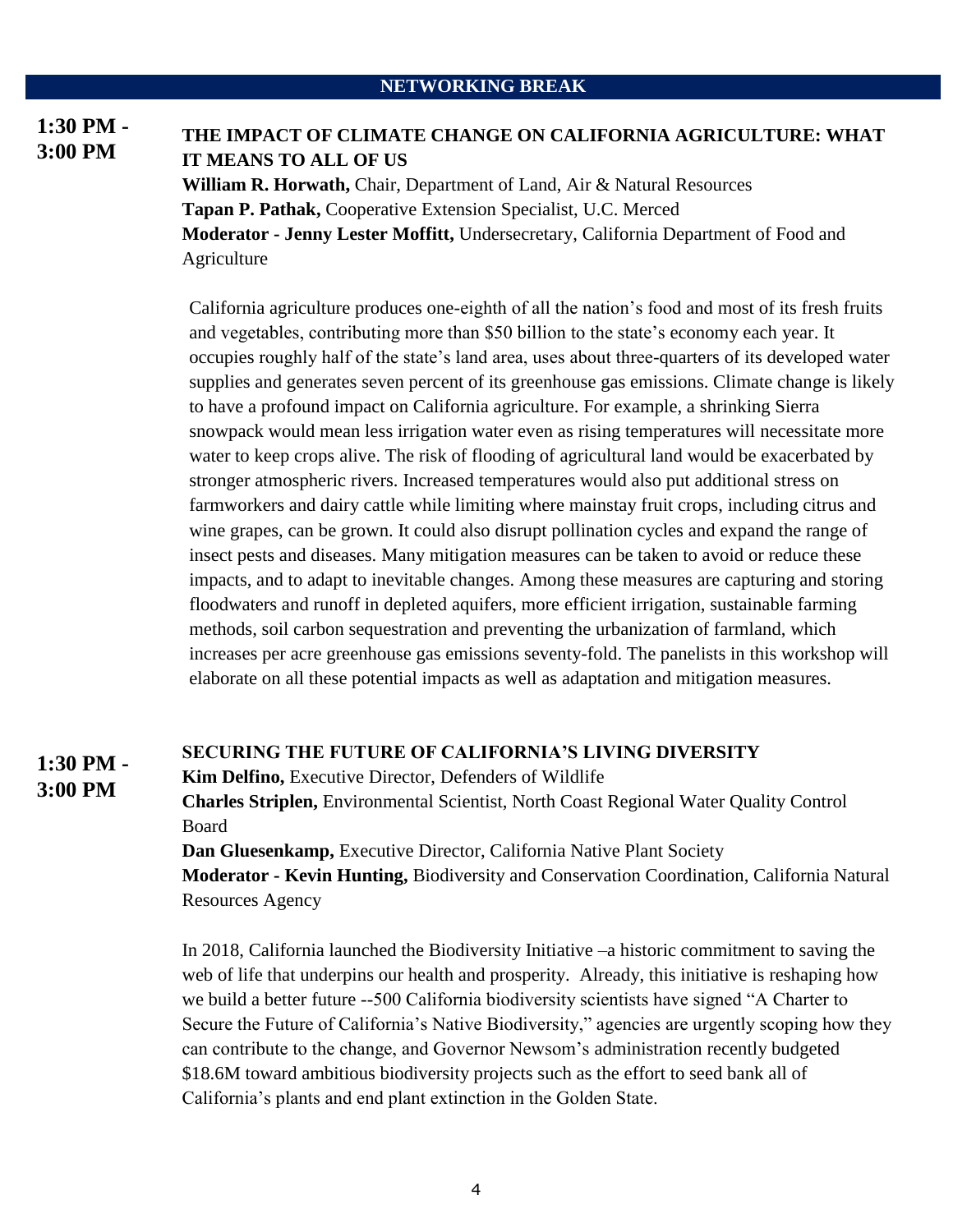This panel will explore how we can ensure resilient biodiversity in the face of climate change. We will highlight how attendees can be included in this opportunity for system-level change. In addition, we will discuss how California can lead the way nationally and internationally on policy and science, including bringing California's successes to inspire the world at the UN Convention on Biodiversity meetings in October 2020.

#### **CEQA 2.0: THE EFFORT TO RESOLVE LONGSTANDING CONTROVERSIES ABOUT CEQA 1:30 PM - 3:00 PM**

**Jim Moose,** Senior Partner, Remy Moose Manley LLP **Susan Brandt Hawley,** Attorney, Brandt-Hawley Law Group **Douglas Carstens,** Managing Partner, Chatten-Brown, Carstens & Minteer LLP **Moderator - Kevin Johnson,** Attorney, Kevin Johnson APLC

During the summer of 2018, PCL formed an advisory group of CEQA experts from around the State to begin developing legislation to streamline CEQA. The group consists of lawyers and one planner, whose daily professional work involves representing a broad range of interests in the State.

Over the course of 16+ months, the volunteer group met for 12 full-day meetings and addressed multiple proposed amendments which now make up a bill pending in the legislature. Today's panel will discuss the rationale behind the proposed changes and will welcome the audience's comments.

 Topics include avoiding "11th hour submissions" for the administrative record; allowing a real party or lead agency to opt to prepare the administrative record if it agrees to pay all costs, win or lose; tolling agreements; deterrence of CEQA suits brought only for monetary settlements; reducing record content requirements dealing with emails; expediting record preparation by requiring more active management of CEQA cases by CEQA Judges; improving the training for CEQA Judges; providing experienced CEQA Judges for smaller counties in the state; deterring suits against emergency shelters and affordable housing projects; environmental justice considerations under CEQA including the need for translation of certain documents; affordable housing displacement; proper baseline considerations; eliminating obsolete language and provisions in CEQA; and the past use of initiatives to avoid CEQA compliance.

#### **HEALTH AND ENVIRONMENTAL JUSTICE: TELLING THE STORY OF CLIMATE CHANGE'S IMPACTS ON OUR COMMUNITIES 1:30 PM - 3:00 PM**

**Martha Arguello,** Executive Director, Physicians for Social Responsibility-Los Angeles **William Barrett,** Director of Clean Air Advocacy, American Lung Association **Katie Valenzuela**, Policy and Political Director, California Environmental Justice Alliance **Ashley McClure**, MD, FACP **Moderator - Sarah Schear,** Co-Founder, California Climate Health Now, Medical Student, UCSF School of Medicine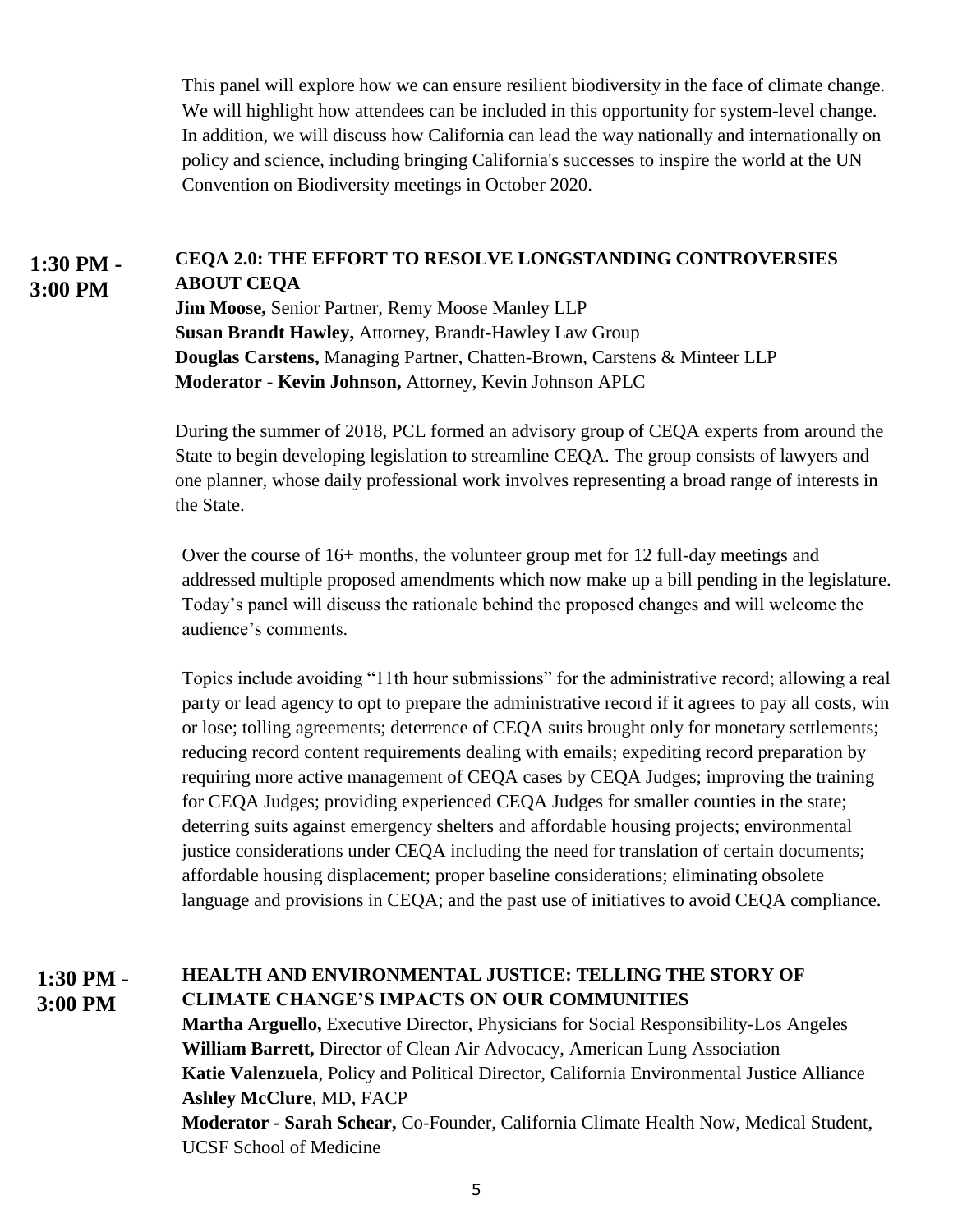"Today we have nine out of 10 people breathing bad air, by the time we get to the point where 10 out of 10 people are breathing good air, we will have addressed the roots of climate change."

-- Christiana Figueres, International climate leader, vice-chair of the Global Covenant of Mayors for Climate & Energy

Join our lively panel bringing to life what the dry climate science has been telling us for decades. We will tell the stories of the health impacts of climate change and magnify the immediate health co-benefits our families and communities will enjoy as we transition to clean, renewable energy to fuel our societies. Because the most vulnerable among us are already paying dearly in the health tolls of climate change, they will be the first to benefit from climate solutions. In response to the climate crisis, [the medical community is unifying](https://climatehealthaction.org/cta/climate-health-equity-policy/) around a declaration that climate change is a health emergency.

Our panel discussion will illustrate how the universally shared value of human health- particularly for the next generation--may be our most powerful tool for unlocking political gridlock in order to open the door to swift climate solutions. We hope you join us for this conversation telling the story of climate change's health impacts as an important tool to build social will for health-protecting climate action.

### **NETWORKING BREAK**

## **CLOSING PLENARY SESSION**

### **HOPE FOR A RESILIENT FUTURE: YOUNG LEADERS SHARE THEIR VISION 3:15 PM - 4:15 PM**

**Ali Lehman,** CivicSpark Fellow **Kiara Ryan,** CivicSpark Fellow **Laura Emmons**, CivicSpark Fellow **Moderator - Julia Kim,** Climate Change Project Manager, Local Government Commission

As the defining issue of this era, climate change will impact our communities for generations to come. Young people will soon inherit this colossal burden and will be asked to sustain, accelerate, and expand our efforts while grappling with the worsening impacts of climate change. We have seen young climate activists around the world mobilize to make their voices heard, demanding leaders to take urgent action to protect frontline communities and future generations. Despite the uphill battle they face, youth activists and young professionals continue to demonstrate the level of commitment, courage, and creativity necessary to conquer the challenges we face as a society. In short, we have a lot that we can learn from our youth.